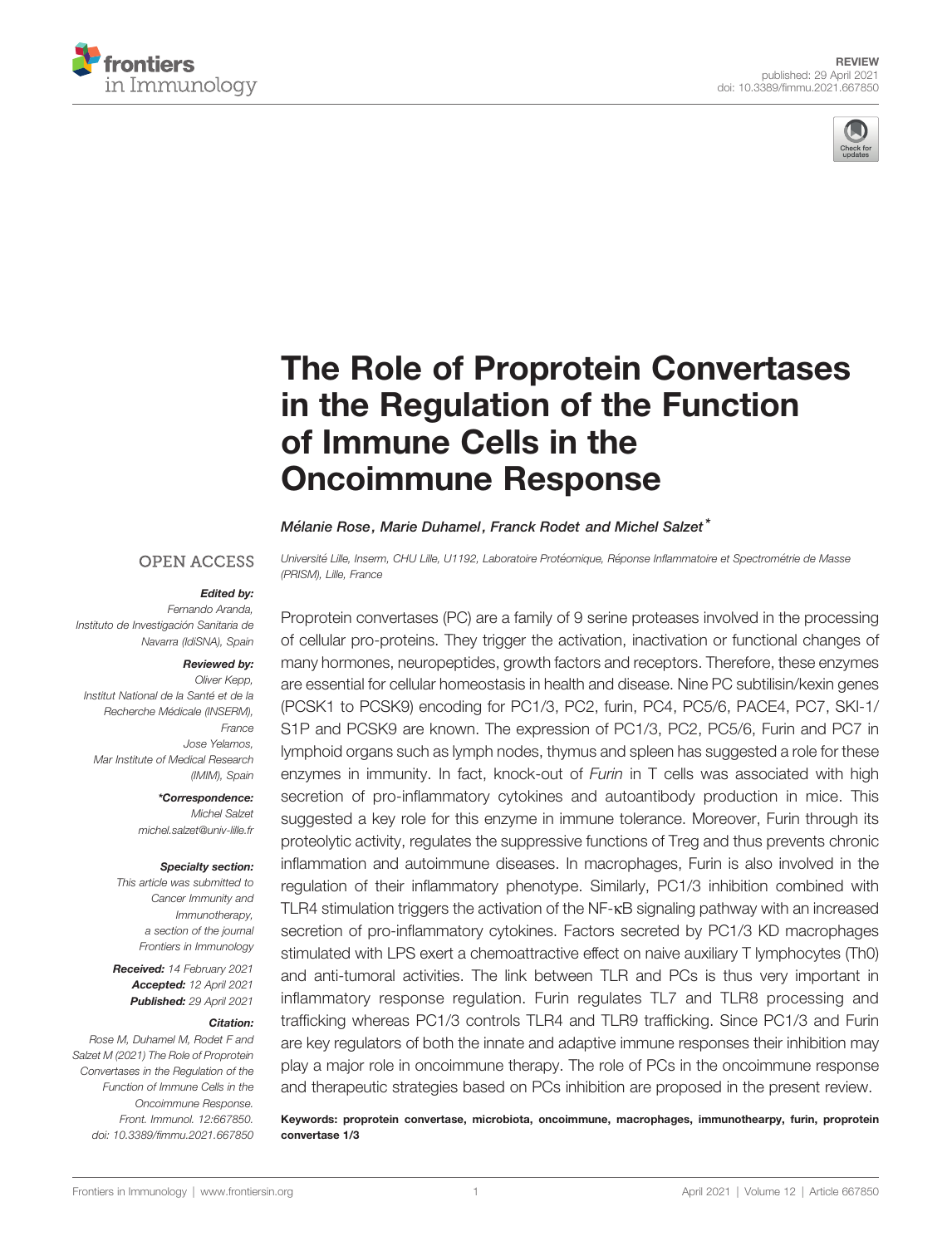# INTRODUCTION

The proteome is illustrated by its great complexity. Each protein can undergo post-translational modifications which regulate their function, location, activity and structure. In this way, proteolytic cleavage regulates many biological processes through the modulation of functional maturation and bioavailability of many cellular and secreted proteins. Proteolysis is carried out by proteases classified in 5 families according to their sequence homologies: serine proteases, metalloproteases, cysteine proteases, threonine proteases and aspartic acid. Serine proteases are the largest proteases family in human [\(1\)](#page-8-0). Among them, proprotein convertases (PCs) are involved in the processing of cellular pro-proteins. They trigger the activation, inactivation or functional changes of many hormones, neuropeptides, growth factors and receptors. Therefore, these enzymes are essential for cellular homeostasis in health and disease. Nine PC subtilisin/kexin genes (PCSK1 to PCSK9) encoding for PC1/3, PC2, furin, PC4, PC5/6, PACE4, PC7, SKI-1/S1P and PCSK9 are known [\(2\)](#page-8-0). The first seven enzymes are very close and cleave protein precursors according to the pattern  $(R/K)X_n(R/K)$ . SKI-1 activates membrane transcription factors by proteolysis according to the RX(L/V/I) X↓ pattern. Finally, PCSK9 achieves a catalytic autocleavage after its VFAQ↓ residue ([2\)](#page-8-0). PCs are synthesized as inactive precursors. They must undergo proteolytic cleavage to reach their active form ([3](#page-8-0)). PCs show tissue-specific expression except for PC7, SKI-1 and furin which have ubiquitous expression [\(2\)](#page-8-0). PCSK9 is thus found in the liver, intestines and kidneys ([4\)](#page-8-0). PC5/ 6 is expressed in the intestine, kidneys and ovaries and PACE 4 in the muscles, heart, pituitary, cerebellum and kidneys ([2](#page-8-0)). PC4, PC1/3 and PC2 have a more specific tissue distribution. PC4 is expressed in the germ cells and the placenta ([5](#page-8-0)). As for PC1/3 and PC2, they are mainly found in the neuroendocrine system ([2](#page-8-0)) and have been more recently described in the immune system ([6](#page-8-0)). Table 1 summarizes the tissue distribution and substrates of PCs as well as the description of knock out PCs models [\(14](#page-8-0), [15\)](#page-8-0). The expression of PC1/3, PC2, PC5/6, furin and PC7 under LPS stimulation in immune cells and lymphoid organs suggested a

role for these enzymes in immunity ([6](#page-8-0), [16](#page-8-0)). This review focuses on the roles of PCs in immune cells ([Table 2](#page-2-0)) and their possible use in oncoimmune therapeutic strategies.

### ADAPTIVE IMMUNITY – LYMPHOCYTES

In mice and human Th1 lymphocytes, treatment with IL-12 induced the over-expression of furin in a Stat4-dependent manner. In these cells, furin also regulates IFN- $\gamma$  production [\(17\)](#page-8-0). Embryonic lethality caused by furin deletion restricts in vivo studies. However, the cell-specific deletion of furin allows the study of its role in T cells without lethality. Thus, T cells specific deletion offurin did not induce any major developmental defects and resulted in a viable mouse model. These mice showed evidence of inflammation and fibrosis. In T cells, inhibition of furin did not disturb their development but considerably reduced their ability to secrete the anti-inflammatory cytokines transforming growth factor beta 1 (TGF- $\beta$ 1) and IL-10. The absence of furin was also associated with increased secretion of pro-inflammatory cytokines such as IL-6 and IFN-g. Positive regulation of several genes generally associated with activation of T cells such as Fos, Jun and IFN-g was also observed ([18](#page-8-0)). Furin was also involved in B cell activation as demonstrated by higher levels of serum immunoglobulins after furin inhibition. Altogether, these results revealed a key role for this enzyme in immune tolerance ([18\)](#page-8-0).

Regulatory T cells (Treg) are central in the maintenance of immune tolerance ([19](#page-8-0)). The transcription factor Foxp3 is fundamental in the regulation of Treg functions. Potential cleavage sites for PCs were identified in Foxp3 protein sequence and proteolytic activity of PC1/3 and PC7 on Foxp3 was observed in mice Treg. Moreover, IL-10 secretion was increased in Treg over-expressing the Foxp3 truncated form. These observations demonstrated that PC1/3 and PC7 controlled Treg immunosuppressive activity through Foxp3 cleavage [\(19\)](#page-8-0). Unfortunately, these statements have not been confirmed in human yet ([20](#page-8-0)). Indeed, the involvement of PCs in Foxp3 cleavage and its biological significance remain to be

|  |  | <b>TABLE 1</b>   Tissue distribution of PCs and their substrates and phenotypic description of knock out PCs models. |
|--|--|----------------------------------------------------------------------------------------------------------------------|
|--|--|----------------------------------------------------------------------------------------------------------------------|

| Proprotein Convertase -<br>Gene     | Substrate example   | <b>Expression</b>                         | <b>KO</b> models                                                         |  |
|-------------------------------------|---------------------|-------------------------------------------|--------------------------------------------------------------------------|--|
| <b>PC1/3 - Pcsk1</b>                | POMC, proinsuline,  | Neuroendocrine tissus                     | Dwarfism (7)                                                             |  |
| PC <sub>2</sub> - Pcsk <sub>2</sub> | proglucagon         |                                           | Growth disrupting (7, 8)                                                 |  |
| Furin - <i>Furin</i>                | $TGF-B$ , $BMP10$   | Ubiquitary                                | Embryonic lethality                                                      |  |
|                                     |                     |                                           | Heart and bone malformation (9, 10)                                      |  |
| PC4 - Pcsk4                         | IGF2, PACAP, ADAM   | Placenta                                  | Reduced fertility (11)                                                   |  |
|                                     |                     | Gonads                                    |                                                                          |  |
| <b>PC5/6 - Pcsk5</b>                | GDF11               | Intestine, kidneys and ovaries            | Lethality at birth                                                       |  |
|                                     |                     |                                           | Defect in cytoskeletal development (12)                                  |  |
| PACE4 - Pcsk6                       | TGF-B, BMP, ADAM    | Muscles, heart, pituitary, cerebellum and | Lethality                                                                |  |
|                                     |                     | kidneys                                   | Heart and bone malformation (13)                                         |  |
| PC7 - Pcsk7                         | Transferin receptor | Ubiquitary                                | No abnormality (14)                                                      |  |
| SKI-1 - Mbtps1                      | <b>SREBPs</b>       | Ubiquitary                                | Embryonic lethality (14)                                                 |  |
| PCSK9 - Pcsk9                       | PCSK9               | Liver, intestines and kidneys             | Increase in LDLR expression, decrease in circulating<br>cholesterol (14) |  |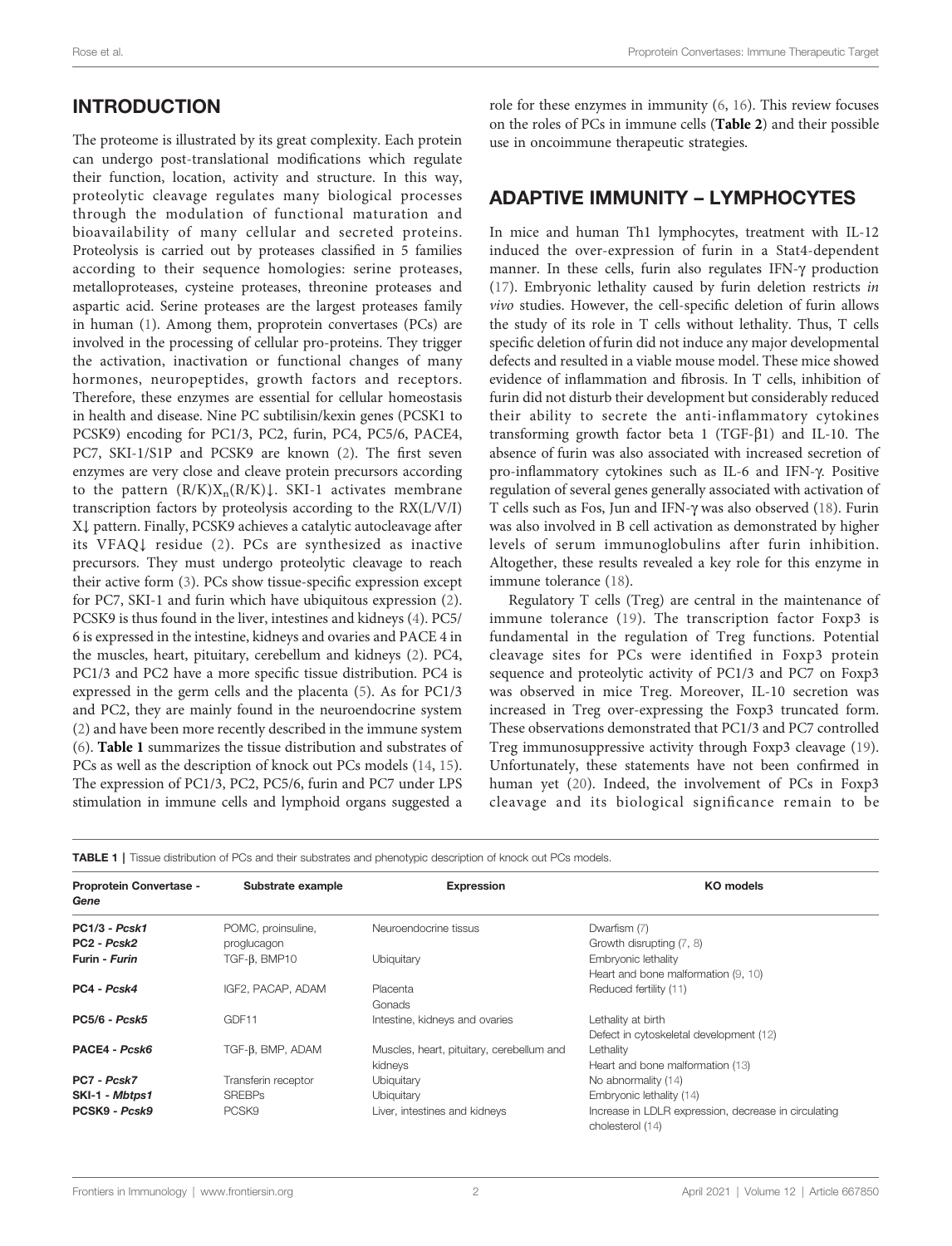#### <span id="page-2-0"></span>TABLE 2 | Summary of functions of PCs in the immune system.

|                                  | <b>Furin</b>                                               | <b>PC1/3</b>                 | PC7                                              |  |  |
|----------------------------------|------------------------------------------------------------|------------------------------|--------------------------------------------------|--|--|
| Mφ                               | Anti-inflammatory orientation                              |                              |                                                  |  |  |
|                                  | Pro-tumoral<br>orientation                                 |                              |                                                  |  |  |
| Treg                             | Immunosuppressive activity                                 |                              |                                                  |  |  |
| T cell                           | Anti-inflammatory<br>response                              |                              |                                                  |  |  |
| <b>B</b> cell                    | Negative regulation of<br>lg secretion                     |                              |                                                  |  |  |
| Other global<br>immune functions | TLR7, 8, 9<br>processing<br>Antigenic peptides<br>cleavage | <b>TLR4.9</b><br>trafficking | TLR7<br>processing<br>Stable MHC-I<br>expression |  |  |

determined. The anti-inflammatory cytokine  $TGF- $\beta$ 1 is also$ involved in the maintenance of peripheral tolerance and protection against autoimmune diseases. TGF- $\beta$ 1 is synthesized as an inactive substrate ( $\text{proTGF-}\beta1$ ) and must be cleaved to generate the mature and biologically active cytokine. Several studies have demonstrated that furin was essential for the maturation of proTGF- $\beta$ 1 in Treg [\(18](#page-8-0), [21\)](#page-8-0). Altogether, these observations suggest that PCs, through their proteolytic activities, regulate the suppressive functions of Treg. This may prevent chronic inflammation and autoimmune disease.

### INNATE IMMUNITY – MACROPHAGES

Furin is also implicated in the regulation of macrophages activity. Indeed, furin-deficient macrophages showed positive regulation of many genes involved in their activation such as Serpinb1a, Serpinb2, Il6, Il1-β, Ccl2, and Ccl7 [\(22](#page-8-0)). An over-expression of pro-inflammatory cytokines such as TNF- $\alpha$  and Il-6 was also observed. On the contrary, the anti-inflammatory cytokine IL-10 was under-expressed. Besides, the inhibition of furin combined with LPS or IFN- $\gamma$  stimulation resulted in an over-expression of Nos2, a pro-inflammatory phenotype marker. In contrast, the expression of Arg1, an anti-inflammatory phenotype marker was reduced [\(22](#page-8-0)). Thus, furin is also involved in the regulation of the inflammatory phenotype of macrophages by promoting an antiinflammatory orientation.

Similar results were observed after inhibition of PC1/3 in macrophages. PC1/3 has been originally described in the neuroendocrine system for its involvement in the processing of hormone and neuropeptide precursors. However, some studies have demonstrated that several neuropeptides precursors such as proenkephalin, pro-opiomelanocortin or chromogranins were expressed in macrophages [\(23,](#page-8-0) [24](#page-8-0)). Neuropeptides such as enkephalins or antimicrobial peptides (peptide B, enkelytin) were involved in immune response regulation ([25\)](#page-8-0). These peptides were processed by PC1/3 in immune cells, especially macrophages [\(6\)](#page-8-0) ([Figure 1](#page-3-0)). These observations led to more detailed studies to decipher the role of PC1/3 in immunity. For that purpose, the PC1/ 3 KO mouse model was used. These mice displayed enlarged spleens and were dwarf ([Figure 2](#page-3-0)). Macrophages isolated from

these mice had an increased secretion of pro-inflammatory cytokines [\(26\)](#page-8-0). Following injection of LPS the resulting cytokine storm induced a septic shock ([26\)](#page-8-0). These observations were confirmed on rat alveolar macrophage NR8383 cell line in which the expression of PC1/3 has been knocked down (PC1/3 KD) [\(27\)](#page-8-0). Proteomic analyses performed on these cells described more precisely how PC1/3 regulated their phenotype and activity. They revealed that PC1/3 inhibition led to a complete cytoskeleton reorganization and combined with TLR4 stimulation to a longer activation of the NF-kB signaling pathway ([28](#page-8-0)). A similar result was observed following TLR9 activation [\(29\)](#page-8-0). Thus, following TLR4 or TLR9 stimulation, PC1/3 KD macrophages also secreted more pro-inflammatory cytokines such as TNF- $\alpha$ , IL-1 $\alpha$  and IL-1 $\beta$ [\(28](#page-8-0)). On the contrary, the activation of the anti-inflammatory STAT3 signaling pathway was reduced ([28](#page-8-0)). Interestingly, factors secreted by PC1/3 KD macrophages stimulated with LPS exerted a chemoattractive effect on naive auxiliary T lymphocytes (Th0) [\(28\)](#page-8-0). Of note, these secretomes also contained factors displaying antitumoral activities [\(28\)](#page-8-0). Moreover, epigenetic studies established that PC1/3 KD macrophages exhibited a high level of methylation of H3K27 and of H3K79. Mono-, di-, and trimethylations were also detected, especially for H3K27. Under IL-10 treatment, H3K27 methylation fell, whereas H3K79me2, H3K9ac and H3K18ac remained high. Histone acetylation generally correlates with gene activation. PC1/3 KD macrophages treated with IL-10 also expressed factors involved in chemokine signaling pathway and pro-inflammatory factors such as Klhl29, Uba7, Ntpcr, and Dennd4c ([30](#page-8-0)). Altogether, these results show that the inhibition of PC1/3 through shRNA [\(31](#page-8-0)) or peptidomimetic inhibitor ([32\)](#page-8-0) orientates macrophages towards a pro-inflammatory and antitumoral phenotype.

### TLRs SIGNALING AND PCs

To recognize a large number of pathogen-associated molecular patterns and perform their immunological functions, immune cells express receptors such as Toll-like receptors (TLRs). TLRs are essential for the discrimination between self and non-self and promote innate and adaptive immune responses ([33\)](#page-8-0). Several studies have shown that PCs regulated the functions of TLRs to control the activity of immune cells. In this context, it was demonstrated that the antiviral activity of TLR7 in human THP1 macrophages, B cells and dendritic cells depended on its proteolytic cleavage by furin in the endosomes ([34\)](#page-8-0). Indeed, several potential cleavage sites for PCs were identified within the TLR7 protein sequence. Mutations in these sequences decreased the proportion of truncated TLR7 and therefore the cell response to TLR7 agonists. In human THP1 macrophages, furin and pc7 knock down also resulted in marked inhibition of TLR7 processing. The same results were also depicted after inhibition of furin, PACE4, PC5/6 and PC7 by dicoumarol derivatives DC1 and DC2. Inhibition of TLR7 cleavage was also observed in LoVo cells expressing the preprosegments of PC5/6 and PC7. These preprosegments acted as specific inhibitors of the respective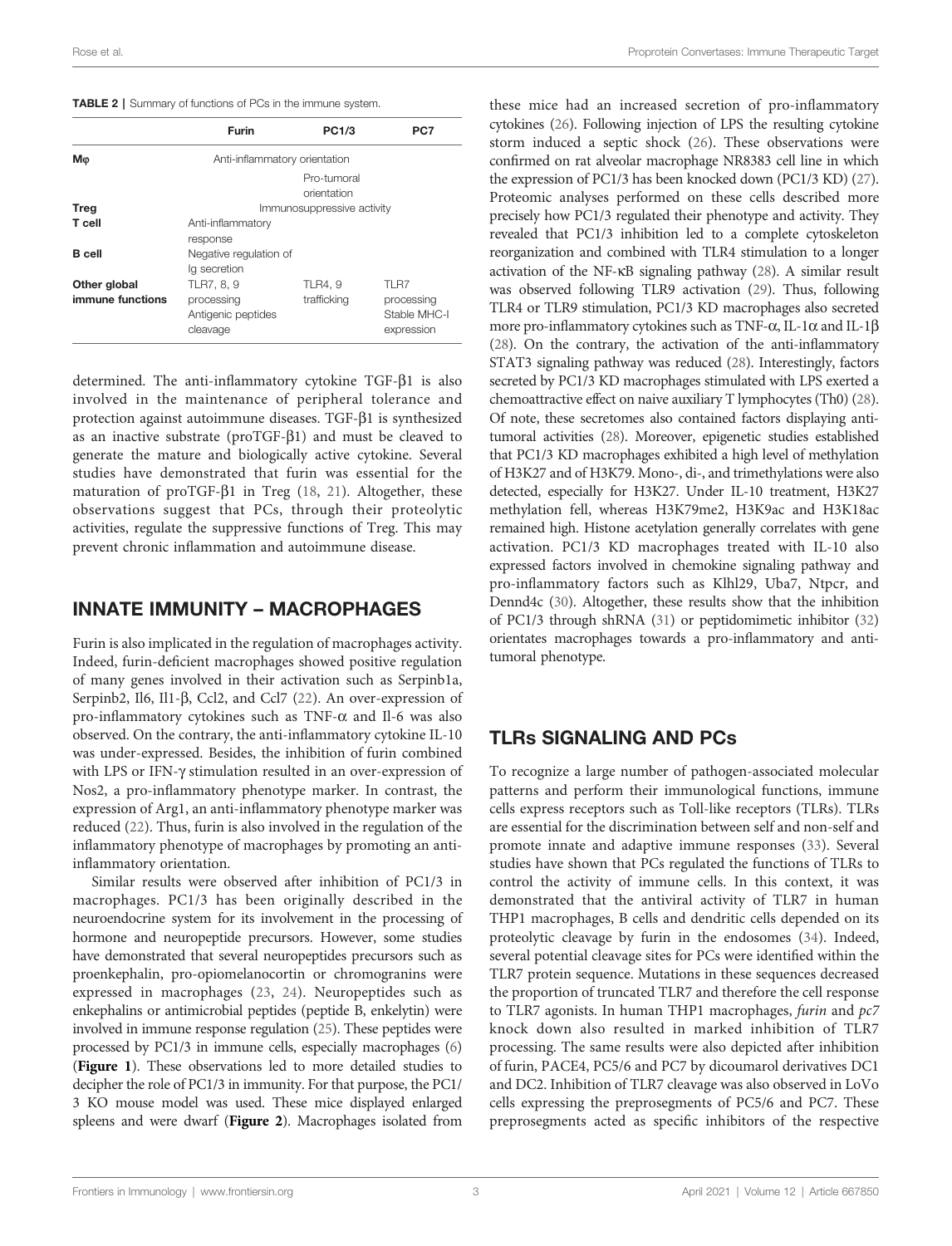<span id="page-3-0"></span>

FIGURE 1 | Proenkephalin and proprotein convertases in immune cells. (A) Scheme of Proenkephalin cleavage by PCs in macrophages, (B) Expression of proenkephalin in spleen with or without LPS treatment in time course, inset photograph representing the expression of proenkephalin in spleen 'marginal zone after 12h LPS treatment, (C) Table of the immune action of the enkephalins on immune cells, (D) identification of PC1/3 expression in rat spleen in time course after LPS treatment.

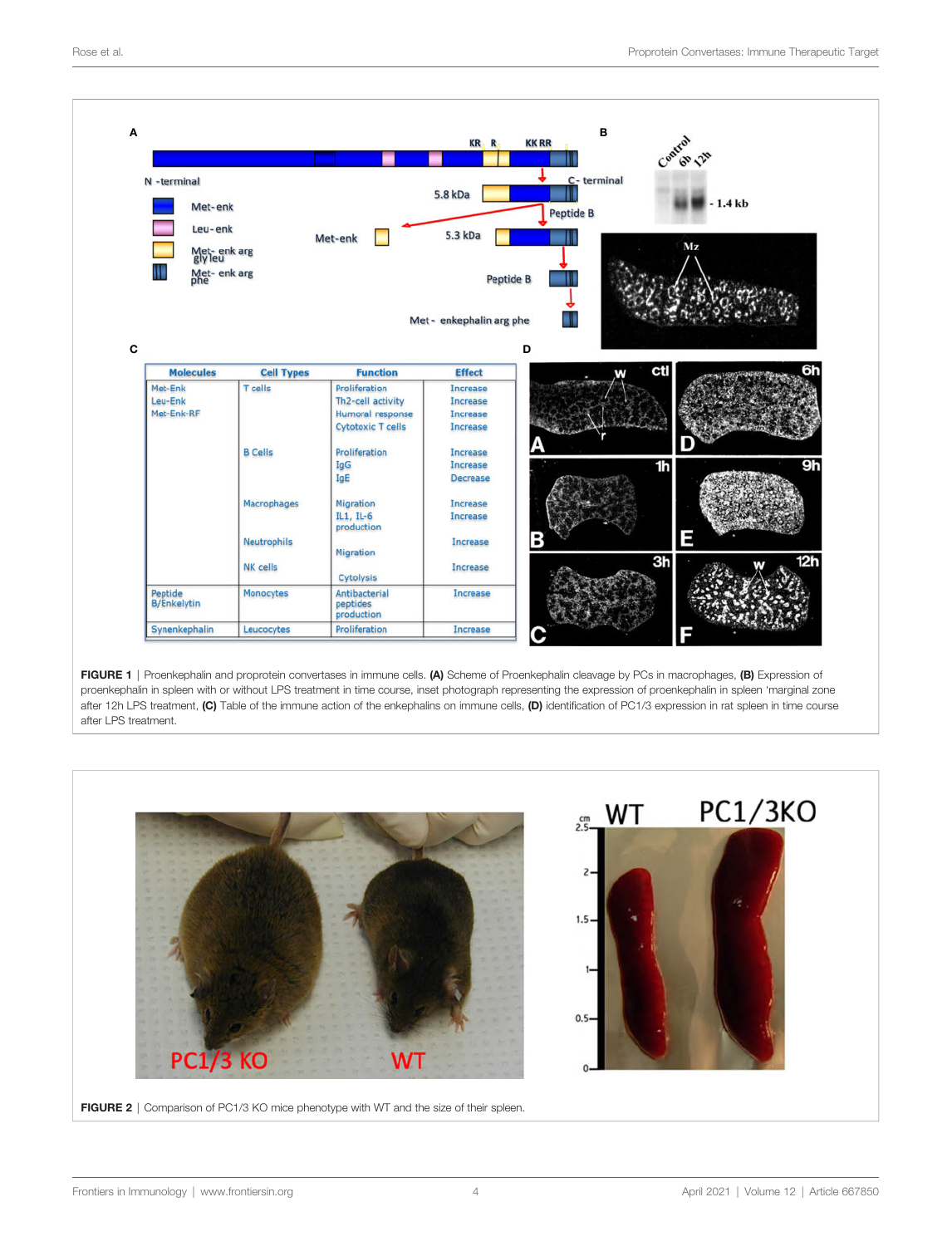mature PCs. These studies revealed that TLR7 cleavage could be performed by several PCs family members. Using DC1, the requirement of furin-like PCs for TLR7 signaling was also demonstrated in human blood pDCs and B cells. In these cells, inhibition of furin-like PCs also decreased the cell responses to TLR7 and TLR9 agonists suggesting their involvement in TLR9 processing [\(34\)](#page-8-0). In the same way, a potential proprotein convertase recognition site was observed in TLR8 sequence and furin inhibition in macrophages reduced their response to TLR8 agonist [\(35\)](#page-8-0).

Studies from our group have also demonstrated that PC1/3 regulates TLR activity in macrophages. Following LPS stimulation, PC1/3 trafficked with TLR4 ([27\)](#page-8-0). Of note, PC1/3 knock down led to a quicker recycling of TLR4 at the cell surface ([36\)](#page-8-0) (Figure 3). This revealed an essential role of PC1/3 in TLR4 trafficking. An over-expression of MYD88 was also observed in PC1/3 KD macrophages treated with LPS ([36\)](#page-8-0) (Figure 3). As a

consequence, a longer activation of the NF-kB signaling pathway was observed ([28\)](#page-8-0). Similarly, TLR9 trafficking was also shown to be directly linked to PC1/3 ([29\)](#page-8-0) through the regulation of GRAMD4 levels [\(37\)](#page-8-0) ([Figure 4](#page-5-0)). In PC1/3 KD macrophages treated with CpG-ODN, TLR9 clustered in multivesicular bodies leading to a quicker activation of the NF-kB signaling pathway [\(29\)](#page-8-0). All these results showed that PCs, especially furin and PC1/ 3, are central in the processing, maturation and biological activity of TLRs across cell types and species. However, more studies are needed to decipher their exact role in TLR trafficking.

### MHC-I AND PCs

The major histocompatibility complex I (MHC-I) is essential for antigen presentation and immune response ([38\)](#page-9-0). MHC-I ligands



FIGURE 3 | Proposed model depicting the impact of PC1/3 knockdown on the activation of TLR4. Yellow droplets in the cell membrane symbolize that KD cells exhibited modifications of their lipid profile. (1) After LPS treatment, TLR4 is internalized in the endosomes to trigger the MYD88-independentsignaling resulting in the activation of IRF-3. (2) As a result, the level of TLR4 at the plasma membrane decreases. (3) In the absence of PC1/3, TLR4 is more quickly re-expressed at the cell surface as symbolized by the clock pictogram, *i.e*,. 3 h after LPS treatment. These receptors may translocate from endosomal recycling compartment (ERC) where they are stored or from the Golgi apparatus after their synthesis and maturation. (4) TLR4 receptor can be synthesized from a pre-existing pool of messengers. This may support the *de novo* expression of the receptor at the cell surface or the replenishment ofTLR4 stock in ERC if the receptor translocated from this compartment. (5) The re-expression of TLR4 at the cell surface after 3 h of LPS challenge in PC1/3 KD macrophages leading to a stronger activation of the proinflammatory NFKB pathway while the anti-inflammatory STAT3 pathway is downregulated. (6) As a consequence, PC1/3 KD macrophages stimulated with LPS secrete more pro-inflammatory cytokines and antitumor factors. After treatment of PC1/3 KD cells with LPS during 6 h, TLR4 is again internalized, and its amount at the cell surface decreased ([2\)](#page-8-0). (7) The increase of MYD88 level observed in PC1/3 KD macrophages after 6 h of LPS treatment may compensate the decrease of TLR4 at the cell surface and maintain the activation of the signaling pathway. (8) A clear correlation between protein synthesis and gene expression in KD cells treated with LPS cannot be made. Therefore, another mechanism, such as augmentation of protein half-life or stability may be responsible for this increase. (9) PC1/ 3 KD cells resist to the inhibitory effect of IL-10 and clearly show a pro-inflammatory response.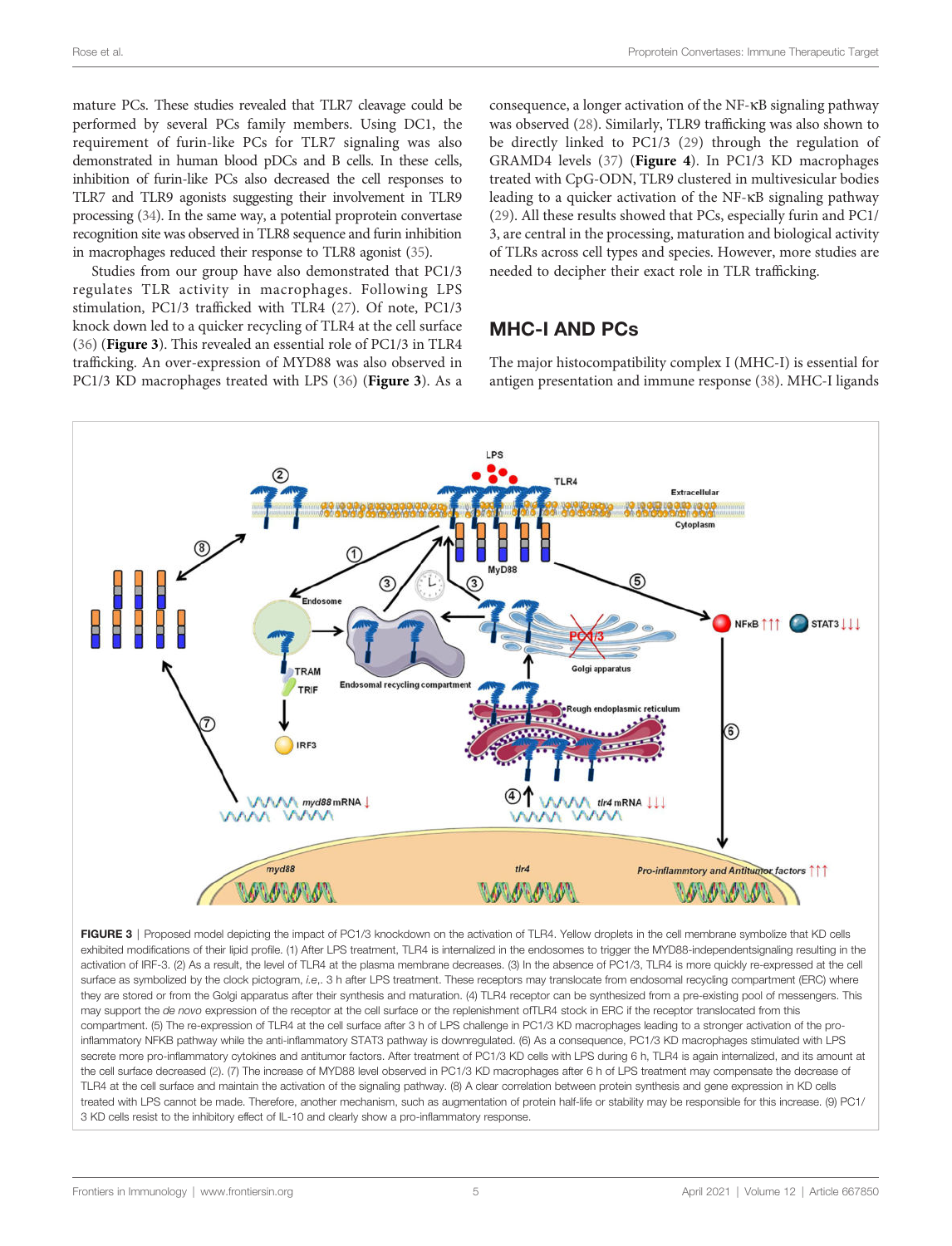<span id="page-5-0"></span>

are mainly produced by proteasomes. However, part of MHC-I ligands are also generated in the trans-Golgi network. Interestingly, it was demonstrated that in this compartment furin was responsible for the proteolytic cleavage and liberation of antigenic peptides ([39](#page-9-0), [40\)](#page-9-0). Another study revealed that PC7 could be also a key regulator of antigen presentation since it was required for stable MHC-I expression at the cell surface [\(41](#page-9-0)).

Since PCs regulate various functions in immune cells they may constitute potent therapeutic targets for the effective treatment of immune diseases or pathologies involving immune cells such as cancers.

# PCs IN ONCOIMMUNOTHERAPY

The role of PCs in oncology has been widely studied and their relationship with tumor progression has been demonstrated.

PCs are known to be over-expressed in several types of cancers such as PC1/3 and PC2 in pituitary adenomas [\(42\)](#page-9-0), PACE4 in ovarian ([43](#page-9-0)) and prostate cancers ([44\)](#page-9-0). An increase in furin expression, related to the invasiveness of the tumor, was also observed in several head and neck cancers ([45](#page-9-0)), especially in gliomas ([46\)](#page-9-0). Besides, PCs also appeared to contribute to tumor development through cleavage and activation of substrates involved in various biological processes. For example, cell proliferation is most likely increased by the activation of growth factors such as platelet-derived growth factor (PDGF), insulin-like growth factor (IGF) and transforming growth factor (TGF- $\beta$ ). All of these factors are processed by PCs [\(3](#page-8-0), [47\)](#page-9-0). PCs also contribute to the maturation of the vascular endothelial growth factor (VEGF) and some enzymes involved in the degradation of the extracellular matrix such as matrix metalloproteinases (MMPs). Thus they promote angiogenesis and metastasis development ([3,](#page-8-0) [47\)](#page-9-0). Some PCs, such as furin, are also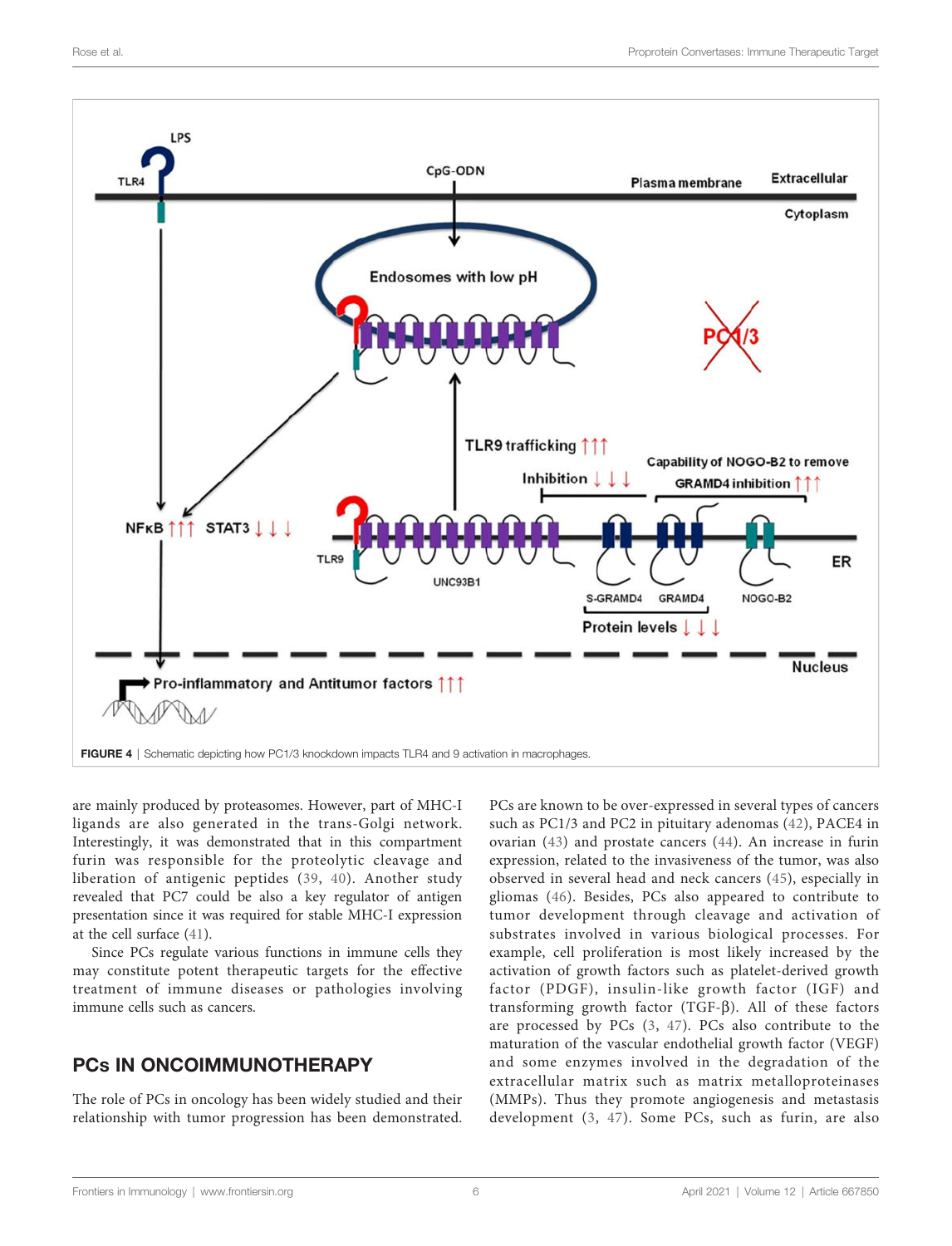known to cleave integrins which control cell mobility and thereby support the metastatic process [\(48\)](#page-9-0).

Considering the involvement of PCs in tumor development, inhibition of their proteolytic activity appears to be a new therapeutic approach. Thus, several inhibitors of PCs have been developed to limit tumor development ([49\)](#page-9-0). Their antitumor effect has been demonstrated in colorectal cancer [\(50\)](#page-9-0) and prostate cancer [\(51](#page-9-0)). The human colorectal cancer cell line HT-29 treated with  $\alpha$ 1-antitrypsin Portland ( $\alpha$ 1-PDX), a PCs inhibitor, showed a decrease in TNF- $\alpha$  and IL-1 $\alpha$  secretion and a lack of IGF-1R maturation. Also, the administration of a PCs inhibitor in a mouse model of carcinoma led to a reduction in tumor size [\(50\)](#page-9-0). Moreover, Prof. R. Day and colleagues showed that the injection of a PCs inhibitor significantly decreased tumor progression in a mouse model of prostate cancer [\(51](#page-9-0)).

In addition to their direct inhibitory roles in cancer cells, PCs can also be good candidates to reactivate immune cells within the tumor microenvironment. Immune cells are part of the tumor microenvironment (TME) and the dialogue between immune cells and the TME plays a central role in tumor development. Among them, macrophages are the most abundant immune cells of the TME. Macrophages are educated by the tumor cells to participate to its progression and propagation. Tumor-associated macrophages are involved in numerous pro-tumoral functions such as angiogenesis, invasion and metastasis formation. They also regulate the anti-tumoral functions of other immune cells and decrease the efficacy of chemo- and radiotherapies. The central role of macrophages in tumor development makes them ideal therapeutic targets. Most immunotherapeutic approaches in cancer focus on cytotoxic T cell reactivation through, for example, the inhibition of the immune checkpoints PDL1 and CTLA-4. Their efficacy is based on the capacity of T cells to infiltrate the TME and on the development of a favorable environment for cytotoxic responses. However, these conditions are often not fulfilled due to a high macrophages abundance which creates an immunosuppressive environment. Some studies have demonstrated that the resistance to the immune checkpoint therapies can be circumvented by depleting macrophages from the TME with a CSF1R inhibitor ([52](#page-9-0)–[54](#page-9-0)). We have also to keep in mind that macrophages can promote an anti-tumoral cytotoxic response. Therefore, therapies could benefit more from strategies that reprogram macrophages from a pro- to an anti-tumoral state, rather than those aiming at eliminating them. For example, cytokines, Toll-like receptor agonists and CD40 agonists have all been reported to induce repolarization of tumor-associated macrophages ([55](#page-9-0)–[57](#page-9-0)). Genetic reprogramming of macrophages is another option under investigation ([58](#page-9-0)).

On the other hand, the involvement of PCs in macrophages phenotype regulation makes them good candidates to reprogram macrophages in an anti-cancer therapeutic perspective. In our previous studies, we have shown that the massive secretion of immune factors by PC1/3 KD

macrophages stimulated with LPS could have interesting biological effects. In fact, these secreted factors had a strong chemotactic activity on T lymphocytes which can be attributed to the chemokines CXCL10, CXCL9 and CCL20 ([28](#page-8-0)). Moreover, LPS stimulation of PC1/3 KD macrophages triggered the secretion of TNF- $\alpha$ , IL-1 $\alpha$  and IL1- $\beta$  which are important factors involved in T lymphocytes activation. PC1/3 KD macrophages could therefore increase the recruitment of activated T lymphocytes in the TME leading to increase cytotoxicity. In addition to attracting lymphocytes, the PC1/ 3 KD secretome had also a direct anti-tumoral activity on breast and ovarian cancer cells. Moreover, several proteins involved in the phagocytic activity of macrophages were overexpressed in PC1/3 KD macrophages ([28](#page-8-0)). An interesting fact is that PC1/3 KD macrophages were resistant to the antiinflammatory cytokine IL-10 which is predominant in the TME [\(28,](#page-8-0) [31](#page-8-0)). Similar results were obtained with Paclitaxel, a chemotherapeutic drug and TLR4 agonist ([31](#page-8-0)). PC1/3 KD macrophages stimulated with Paclitaxel secreted high levels of cytokines and chemokines which had anti-tumoral activities on glioma cells. Therefore, PC1/3 inhibition coupled to the use of TLR agonists could be an interesting therapeutic opportunity to counteract efficiently the tumoral immunosuppression. In this way, several studies have shown the potential use of a PCs inhibitor as an anti-tumoral immunotherapy. Indeed, macrophages treated with a PCs inhibitor were programmed toward a pro-inflammatory phenotype. They also expressed and secreted less protumoral factors. This was observed even in the presence of the immunosuppressive TME in co-cultured spheroids ([32](#page-8-0)). The PCs inhibitor used in this study had direct anti-tumoral activities on glioma cells which were retained in presence of tumor-associated macrophages. The effects of the PCs inhibitor were even more intense when combined with a TLR3 agonist [\(59](#page-9-0)). In another study, inhibition of PCs repressed PD-1 expression and enhanced CD8 lymphocytes infiltration in colorectal tumors [\(60\)](#page-9-0). Thus, targeting PCs in immune cells could provide a novel strategy to both reprogram tumor-associated macrophages and promote cytotoxic T cell response. The reprogrammation of tumor-associated macrophages by PCs inhibition has been shown to stably decrease their immunosuppressive properties. Therefore, they could be important to enhance T lymphocytes activities ([Figure 5](#page-7-0)). Such a strategy can also be used to increase the efficacy of current chemotherapies since tumor-associated macrophages can interfere with their efficacy. It can also boost the development of immunotherapies for solid tumors such as chimeric antigen receptor strategies or immune checkpoints inhibition which are very limited due to the immunosuppressive environment.

Targeting proprotein convertases in anti-cancer therapeutic strategies is novel. Thus, currently, very few clinical trials exist. A phase I clinical trial has recently assessed the toxicity and response to intradermal injection of a vaccine in patients with advanced cancers [\(61](#page-9-0)). This vaccine included a plasmid encoding granulocyte-macrophage colony-stimulating factor (GMCSF)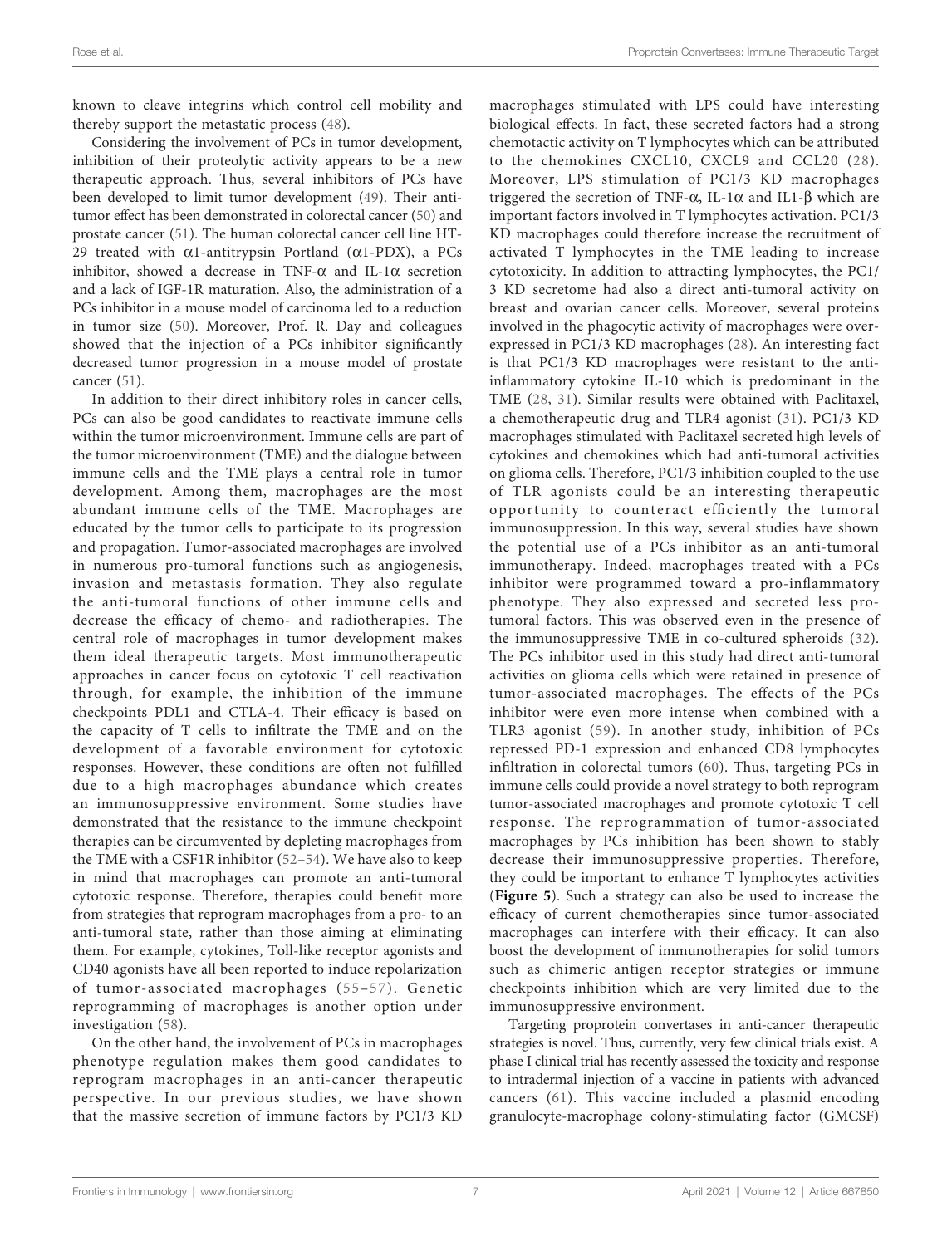<span id="page-7-0"></span>

and a bifunctional short hairpin RNAi (bi-shRNAi) targeting furin. Following these results, a Phase II clinical trial was performed. It demonstrated that ovarian cancer patients who received this vaccine displayed an increased T cell activation and improved recurrence-free survival (RFS) ([62\)](#page-9-0). These results justify the initiation of a phase III clinical trial (ClinicalTrials.gov Identifier: NCT02346747) ([63\)](#page-9-0).

Proprotein convertases are also targeted for the treatment of other diseases, especially PCSK9 in cardiovascular diseases. Thus a phase III clinical trial demonstrated that inhibition of PCSK9 in pediatric patients with heterozygous familial hypercholesterolemia reduced the LDL cholesterol level and other lipid variables (ClinicalTrials.gov Identifier: NCT02392559) ([64\)](#page-9-0).

# **CONCLUSION**

Proprotein convertases are proteases involved in many biological processes and are essential in the regulation of the immune system. Especially, furin, PC1/3, PC5/6 and PC7 regulate the mechanisms of antigen presentation and many other functions of macrophages and lymphocytes. However, it is necessary to complete the various studies to decipher the exact role of these enzymes within the immune system.

# ETHICS STATEMENT

The studies involving human participants were reviewed and approved by National Medical Ethics Committee, Republic of Slovenia, Ministry of Health (reference number 0120-88/2020/3). The patients/participants provided their written informed consent to participate in this study.

# AUTHOR CONTRIBUTIONS

Conceptualization, MS. Writing-original draft preparation, MR, MD, MS. Writing-review and editing, MR, MD, FR, MS. Supervision, MS. All authors contributed to the article and approved the submitted version.

# FUNDING

This research was supported by the funding from Ministère de l'enseignement Supérieur, de la Recherche et de l'innovation (MESRI), Institut National de la Santé et de la Recherche Medical Research (Inserm), Hauts-de-France region and Université de Lille.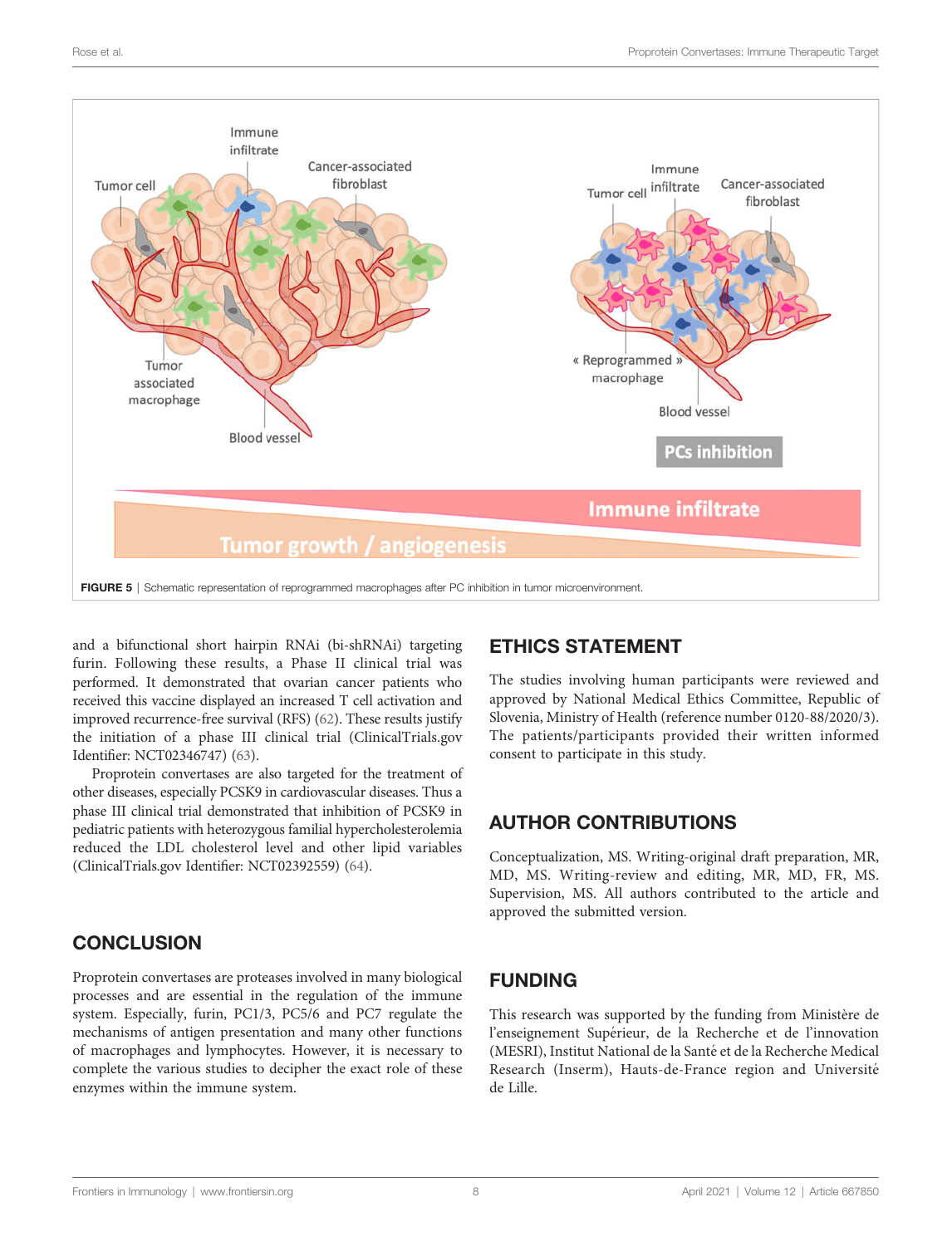### <span id="page-8-0"></span>**REFERENCES**

- 1. Puente XS, Sánchez LM, Overall CM, López-otín C. Human and Mouse Proteases : A Comparative Genomic Approach. Nat Rev Genet (2003) 4:544– 58. doi: [10.1038/nrg1111](https://doi.org/10.1038/nrg1111)
- 2. Seidah NG, Prat A. The Biology and Therapeutic Targeting of the Proprotein Convertases. Nat Rev Drug Discovery (2012) 11(5):367–83. doi: [10.1038/](https://doi.org/10.1038/nrd3699) [nrd3699](https://doi.org/10.1038/nrd3699)
- 3. Artenstein AW, Opal SM. Proprotein Convertases in Health and Disease. N Engl J Med (2011) 365(26):2507–18. doi: [10.1056/NEJMra1106700](https://doi.org/10.1056/NEJMra1106700)
- 4. Luo Y, Warren L, Xia D, Jensen H, Sand T, Petras S, et al. Function and Distribution of Circulating Human PCSK9 Expressed Extrahepatically in Transgenic Mice. J Lipid Res (2009) 50(8):1581–8. doi: [10.1194/jlr.M800542-](https://doi.org/10.1194/jlr.M800542-JLR200)  $II$ R<sub>200</sub>
- 5. Gyamera-Acheampong C, Mbikay M. Proprotein Convertase Subtilisin/ Kexin Type 4 in Mammalian Fertility: A Review. Hum Reprod Update (2009) 15(2):237–47. doi: [10.1093/humupd/dmn060](https://doi.org/10.1093/humupd/dmn060)
- 6. Lansac G, Dong W, Dubois CM, BenLarbi N, Afonso C, Fournier I, et al. Lipopolysaccharide Mediated Regulation of Neuroendocrine Associated Proprotein Convertases and Neuropeptide Precursor Processing in the Rat Spleen. J Neuroimmunol (2006) 171(1–2):57–71. doi: [10.1016/](https://doi.org/10.1016/j.jneuroim.2005.09.019) [j.jneuroim.2005.09.019](https://doi.org/10.1016/j.jneuroim.2005.09.019)
- 7. Zhu X, Zhou A, Dey A, Norrbom C, Carroll R, Zhang C, et al. Disruption of PC1/3 Expression in Mice Causes Dwarfism and Multiple Neuroendocrine Peptide Processing Defects. Proc Natl Acad Sci USA (2002) 99(16):10293–8. doi: [10.1073/pnas.162352599](https://doi.org/10.1073/pnas.162352599)
- 8. Furuta M, Zhou A, Webb G, Carroll R, Ravazzola M, Orci L, et al. Severe Defect in Proglucagon Processing in Islet a-Cells of Prohormone Convertase 2 Null Mice. J Biol Chem (2001) 276(29):27197–202. doi: [10.1074/](https://doi.org/10.1074/jbc.M103362200) [jbc.M103362200](https://doi.org/10.1074/jbc.M103362200)
- 9. Roebroek AJM, Umans L, Pauli IGL, Robertson EJ, Van Leuven F, Van De Ven WJM, et al. Failure of Ventral Closure and Axial Rotation in Embryos Lacking the Proprotein Convertase Furin. Development (1998) 125(24):4863–76. doi: [10.1242/](https://doi.org/10.1242/dev.125.24.4863) [dev.125.24.4863](https://doi.org/10.1242/dev.125.24.4863)
- 10. Roebroek AJM, Taylor NA, Louagie E, Pauli I, Smeijers L, Snellinx A, et al. Limited Redundancy of the Proprotein Convertase Furin in Mouse Liver. J Biol Chem (2004) 279(51):53442–50. doi: [10.1074/jbc.M407152200](https://doi.org/10.1074/jbc.M407152200)
- 11. Mbikay M, Tadros H, Ishida N, Lerner CP, De Lamirande E, Chen A, et al. Impaired Fertility in Mice Deficient for the Testicular Germ-Cell Protease PC4. Proc Natl Acad Sci USA (1997) 94(13):6842–6. doi: [10.1073/](https://doi.org/10.1073/pnas.94.13.6842) [pnas.94.13.6842](https://doi.org/10.1073/pnas.94.13.6842)
- 12. Essalmani R, Zaid A, Marcinkiewicz J, Chamberland A, Pasquato A, Seidah NG, et al. In Vivo Functions of the Proprotein Convertase PC5/6 During Mouse Development: Gdf11 is a Likely Substrate. Proc Natl Acad Sci USA (2008) 105(15):5750–5. doi: [10.1073/pnas.0709428105](https://doi.org/10.1073/pnas.0709428105)
- 13. Constam DB, Robertson EJ. SPC4/PACE4 Regulates a Tgfß Signaling Network During Axis Formation. Genes Dev (2000) 14(9):1146–55. doi: [10.1101/gad.14.9.1146](https://doi.org/10.1101/gad.14.9.1146)
- 14. Creemers JWM, Khatib AM. Knock-Out Mouse Models of Proprotein Convertases: Unique Functions or Redundancy? Front Biosci (2008) 13 (13):4960–71. doi: [10.2741/3055](https://doi.org/10.2741/3055)
- 15. Scamuffa N, Calvo F, Chrétien M, Seidah NG, Khatib A-M. Proprotein Convertases: Lessons From Knockouts. FASEB J (2006) 20(12):1954–63. doi: [10.1096/fj.05-5491rev](https://doi.org/10.1096/fj.05-5491rev)
- 16. Salzet M. Neuroimmunology of Opioids From Invertebrates to Human. Neuroendocrinol Lett (2001) 22(6):467–74.
- 17. Pesu M, Muul L, Kanno Y, O'Shea JJ. Proprotein Convertase Furin is Preferentially Expressed in T Helper 1 Cells and Regulates Interferon Gamma. Blood (2006) 108(3):983–5. doi: [10.1182/blood-2005-09-3824](https://doi.org/10.1182/blood-2005-09-3824)
- 18. Pesu M, Watford WT, Wei L, Xu L, Fuss I, Strober W, et al. T-Cell-Expressed Proprotein Convertase Furin is Essential for Maintenance of Peripheral Immune Tolerance. Nature (2008) 455(7210):246–50. doi: [10.1038/](https://doi.org/10.1038/nature07210) [nature07210](https://doi.org/10.1038/nature07210)
- 19. de Zoeten EF, Lee I, Wang L, Chen C, Ge G, Wells AD, et al. Foxp3 Processing by Proprotein Convertases and Control of Regulatory T Cell Function. J Biol Chem (2009) 284(9):5709–16. doi: [10.1074/jbc.M807322200](https://doi.org/10.1074/jbc.M807322200)
- 20. Elhage R, Cheraï M, Levacher B, Darrasse-Jeze G, Baillou C, Zhao X, et al. C-Terminal Cleavage of Human Foxp3 At a Proprotein Convertase Motif

Abrogates its Suppressive Function. Scand J Immunol (2015) 81(4):229–39. doi: [10.1111/sji.12275](https://doi.org/10.1111/sji.12275)

- 21. Siegfried G, Descarpentrie J, Evrad S, Khatib A-M. Proprotein Convertases: Key Players in Inflammation-Related Malignancies and Metastasis. Cancer Lett (2020) 473:50–61. doi: [10.1016/j.canlet.2019.12.027](https://doi.org/10.1016/j.canlet.2019.12.027)
- 22. Cordova ZM, Grönholm A, Kytölä V, Taverniti V, Hämäläinen S, Aittomäki S, et al. Myeloid Cell Expressed Proprotein Convertase FURIN Attenuates Inflammation. Oncotarget (2016) 7(34):54392–404. doi: [10.18632/](https://doi.org/10.18632/oncotarget.11106) [oncotarget.11106](https://doi.org/10.18632/oncotarget.11106)
- 23. Tasiemski A, Hammad H, Vandenbulcke F, Breton C, Bilfinger TJ, Pestel J, et al. Presence of Chromogranin-Derived Antimicrobial Peptides in Plasma During Coronary Artery Bypass Surgery and Evidence of an Immune Origin of These Peptides. Blood (2002) 100(2):553–9. doi: [10.1182/blood.V100.2.553](https://doi.org/10.1182/blood.V100.2.553)
- 24. Tasiemski A, Salzet M, Benson H, Fricchione GL, Bilfinger TV, Goumon Y, et al. The Presence of Antibacterial and Opioid Peptides in Human Plasma During Coronary Artery Bypass Surgery. J Neuroimmunol (2000) 109(2):228– 35. doi: [10.1016/S0165-5728\(00\)00314-3](https://doi.org/10.1016/S0165-5728(00)00314-3)
- 25. Tasiemski A, Verger-Bocquet M, Cadet M, Goumon Y, Metz-Boutigue MH, Aunis D, et al. Proenkephalin A-derived Peptides in Invertebrate Innate Immune Processes. Mol Brain Res (2000) 76(2):237–52. doi: [10.1016/S0169-](https://doi.org/10.1016/S0169-328X(00)00005-X) [328X\(00\)00005-X](https://doi.org/10.1016/S0169-328X(00)00005-X)
- 26. Refaie S, Gagnon S, Gagnon H, Desjardins R, D'Anjou F, D'Orléans-Juste P, et al. Disruption of Proprotein Convertase 1/3 (PC1/3) Expression in Mice Causes Innate Immune Defects and Uncontrolled Cytokine Secretion. J Biol Chem (2012) 287(18):14703–17. doi: [10.1074/jbc.M111.323220](https://doi.org/10.1074/jbc.M111.323220)
- 27. Gagnon H, Refaie S, Gagnon S, Desjardins R, Salzet M, Day R. Proprotein Convertase 1/3 (PC1/3) in the Rat Alveolar Macrophage Cell Line Nr8383: Localization, Trafficking and Effects on Cytokine Secretion. PloS One (2013) 8 (4):1–16. doi: [10.1371/journal.pone.0061557](https://doi.org/10.1371/journal.pone.0061557)
- 28. Duhamel M, Rodet F, Delhem N, Vanden Abeele F, Kobeissy F, Nataf S, et al. Molecular Consequences of Proprotein Convertase 1/3 (Pc1/3) Inhibition in Macrophages for Application to Cancer Immunotherapy: A Proteomic Study. Mol Cell Proteomics (2015) 14(11):2857–77. doi: [10.1074/mcp.M115.052480](https://doi.org/10.1074/mcp.M115.052480)
- 29. Duhamel M, Rodet F, Murgoci AN, Desjardins R, Gagnon H, Wisztorski M, et al. The Proprotein Convertase PC1/3 Regulates TLR9 Trafficking and the Associated Signaling Pathways. Sci Rep (2016) 6(September 2015):1–13. doi: [10.1038/srep19360](https://doi.org/10.1038/srep19360)
- 30. Cardon T, Ozcan B, Aboulouard S, Kobeissy F, Duhamel M, Rodet F, et al. Epigenetic Studies Revealed a Ghost Proteome in PC1/3 Kd Macrophages Under Antitumoral Resistance Induced by IL-10. ACS Omega (2020) 8:6. doi: [10.1021/acsomega.0c02530](https://doi.org/10.1021/acsomega.0c02530)
- 31. Duhamel M, Rose M, Rodet F, Murgoci AN, Zografidou L, Régnier-Vigouroux A, et al. Paclitaxel Treatment and Proprotein Convertase 1/3 (Pc1/3) Knockdown in Macrophages is a Promising Antiglioma Strategy as Revealed by Proteomics and Cytotoxicity Studies. Mol Cell Proteomics (2018) 17(6):1126–43. doi: [10.1074/mcp.RA117.000443](https://doi.org/10.1074/mcp.RA117.000443)
- 32. Rose M, Duhamel M, Aboulouard S, Kobeissy F, Le Rhun E, Desmons A, et al. The Role of a Proprotein Convertase Inhibitor in Reactivation of Tumor-Associated Macrophages and Inhibition of Glioma Growth. Mol Ther - Oncolytics (2020) 17(June):31–46. doi: [10.1016/j.omto.2020.03.005](https://doi.org/10.1016/j.omto.2020.03.005)
- 33. Chen K, Huang J, Gong W, Iribarren P, Dunlop NM, Wang JM. Toll-Like Receptors in Inflammation, Infection and Cancer. Int Immunopharmacol (2007) 7(10):1271–85. doi: [10.1016/j.intimp.2007.05.016](https://doi.org/10.1016/j.intimp.2007.05.016)
- 34. Hipp MM, Shepherd D, Gileadi U, Aichinger MC, Kessler BM, Edelmann MJ, et al. Processing of Human Toll-Like Receptor 7 by Furin-Like Proprotein Convertases is Required for its Accumulation and Activity in Endosomes. Immunity (2013) 39(4):711–21. doi: [10.1016/j.immuni.2013.09.004](https://doi.org/10.1016/j.immuni.2013.09.004)
- 35. Ishii N, Funami K, Tatematsu M, Seya T, Matsumoto M. Endosomal Localization of TLR8 Confers Distinctive Proteolytic Processing on Human Myeloid Cells. J Immunol (2014) 193(10):5118–28. doi: [10.4049/jimmunol.1401375](https://doi.org/10.4049/jimmunol.1401375)
- 36. Rodet F, Capuz A, Ozcan B-A, Le Beillan R, Raffo-Romero A, Kobeissy F, et al. Pc1/3 KD Macrophages Exhibit Resistance to the Inhibitory Effect of IL-10 and a Higher Tlr4 Activation Rate, Leading to an Anti-Tumoral Phenotype. Cells (2019) 8(1490):1–19. doi: [10.3390/cells8121490](https://doi.org/10.3390/cells8121490)
- 37. Rodet AF, Capuz A, Hara T, Meel V, Duhamel M, Rose M, et al. Deciphering Molecular Consequences of the Proprotein Convertase 1/3 Inhibition in Macrophages for Application in Anti-tumour Immunotherapy. J Biotechnol (2018) 282:80–85. doi: [10.1016/j.jbiotec.2018.07.002](https://doi.org/10.1016/j.jbiotec.2018.07.002)